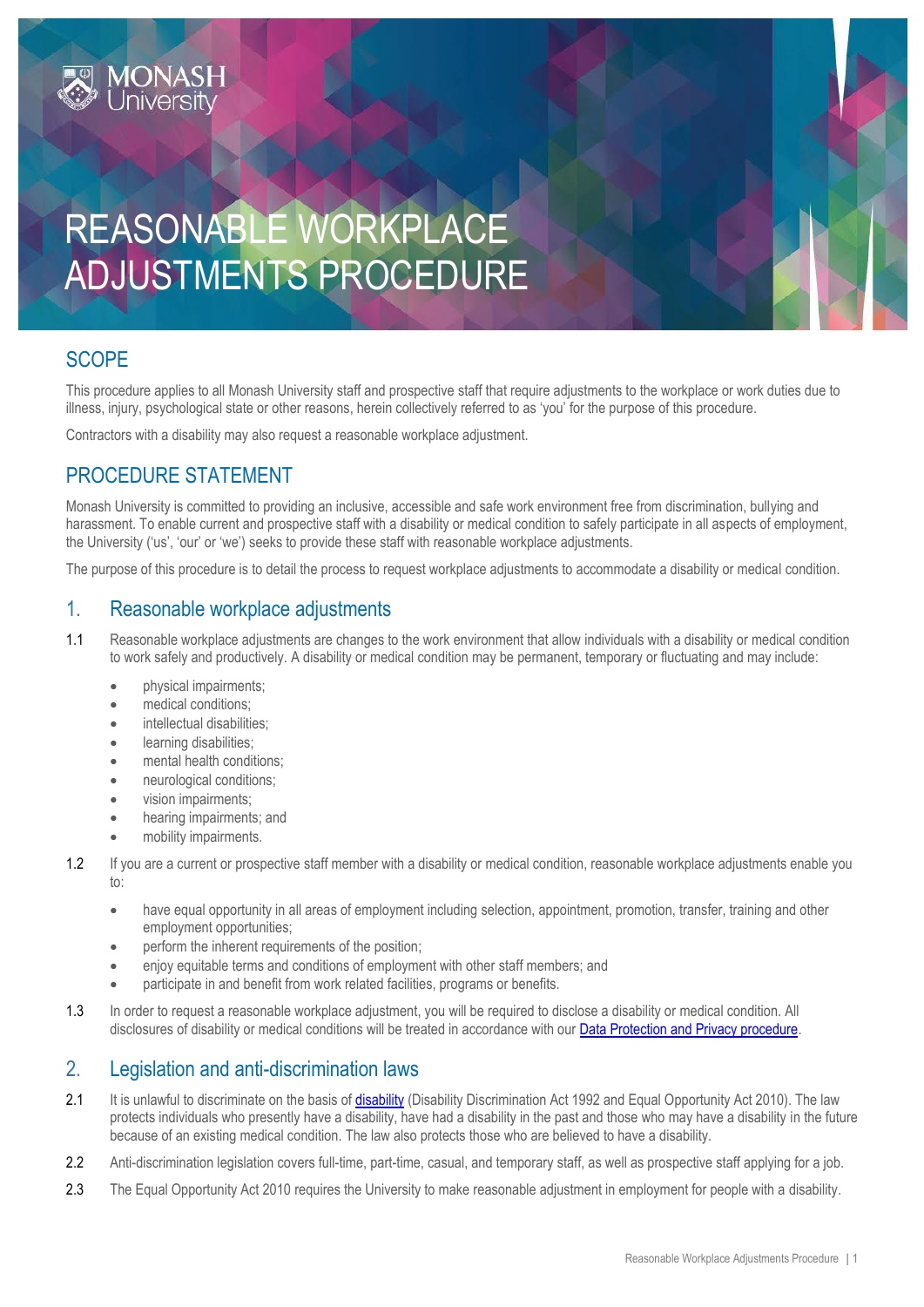## 3. Types of reasonable workplace adjustments

- 3.1 Workplace adjustments may be temporary or permanent and may include:
	- physical changes to the work environment including building access modifications and height adjustable workstations;
	- **•** flexible working arrangements including changes to start/finish times in line with the relevan[t enterprise agreement](https://www.monash.edu/current-enterprise-agreements) and more frequent breaks:
	- technological provisions including speech recognition and screen-reading software;
	- provision of Auslan interpreters and seeing-eye dogs; and
	- adjustments to methods used for assessment and selection.
- 3.2 If you require a flexible working arrangement to accommodate a disability, please refer to the [Flexible Working Arrangements](https://publicpolicydms.monash.edu/Monash/documents/1935686) [procedure.](https://publicpolicydms.monash.edu/Monash/documents/1935686)
- 3.3 Under the Disability Discrimination Act (1992), we are required to make adjustments to accommodate your disability unless that adjustment would result in unjustifiable hardship or in the circumstance where you could not perform the genuine and reasonable requirements of the job even if the adjustments were made. To determine whether the adjustment would cause unjustifiable hardship, we will take into account:
	- the effectiveness of the adjustment in assisting you to perform the job;
	- the financial cost involved with the adjustment and the extent of our financial resources;
	- whether the adjustment would have a negative impact on other staff and cause disruption to the work area; and
	- whether an amendment to a physical building is possible or not due to council or other restrictions.

## 4. Requesting a reasonable workplace adjustment

4.1 It is expected that requests for workplace adjustments will be accompanied by supporting medical evidence describing the issue and adjustments required.

#### Pre-employment

- 4.2 In order to ensure that all applicants have equal opportunity to participate in the recruitment process, you can request a reasonable workplace adjustment when applying for a position at the University.
- 4.3 During the online application process, you will have the opportunity to disclose whether you have a disability or medical condition that requires a workplace adjustment and you will be able to provide details of the workplace adjustment required. This includes adjustments that may be required for you to participate in the interview process should you be successful through to that stage.

#### During employment

- 4.4 If you are a current staff member and you would like a workplace adjustment, we encourage you to first speak to your supervisor about your requirements. Alternatively, you may prefer to seek advice or discuss workplace adjustment issues with **Employee** [Assistance, Monash HR.](https://www.intranet.monash/hr/tools-and-resources/staff-resources/employee-assistance)
- 4.5 After having an initial discussion with your supervisor about requesting a workplace adjustment, your supervisor should contact [Employee Assistance](https://www.intranet.monash/hr/tools-and-resources/staff-resources/employee-assistance) for further advice and assistance.
- 4.6 Employee Assistance will work with you and your supervisor to identify what modifications or implementations can be made. Employee Assistance may engage other internal or external entities, for example the Chief Medical Officer, Occupational Health Physician or occupational rehabilitation providers.

## 5. Implementing a reasonable workplace adjustment

- 5.1 Once the reasonable workplace adjustment request has been reviewed and approved by Employee Assistance and an assessment of the area has been conducted, it is the responsibility of the supervisor to ensure that the agreed adjustments are implemented.
- 5.2 Costs for reasonable workplace adjustments belong to the relevant cost centre in which the individual is employed. Funding to implement reasonable workplace adjustments may also be available through the Australian Government's Employee Assistance [Fund \(EAF\).](https://www.jobaccess.gov.au/employment-assistance-fund-eaf) If you require assistance submitting an EAF application, you may contact Disability Support Services.

## 6. Ongoing support

- 6.1 You and your supervisor should jointly review shortly after the implementation of the workplace adjustment to ensure that the adjustment has been appropriate and effective. Reasonable adjustments should then be reviewed as required to ensure the adjustment continues to be successful in enabling you to work safely and productively.
- 6.2 You and your supervisor are responsible for keeping Employee Assistance fully informed of relevant information in a timely manner, including incidents, the requirement of further adjustments and any relevant medical information/documentation.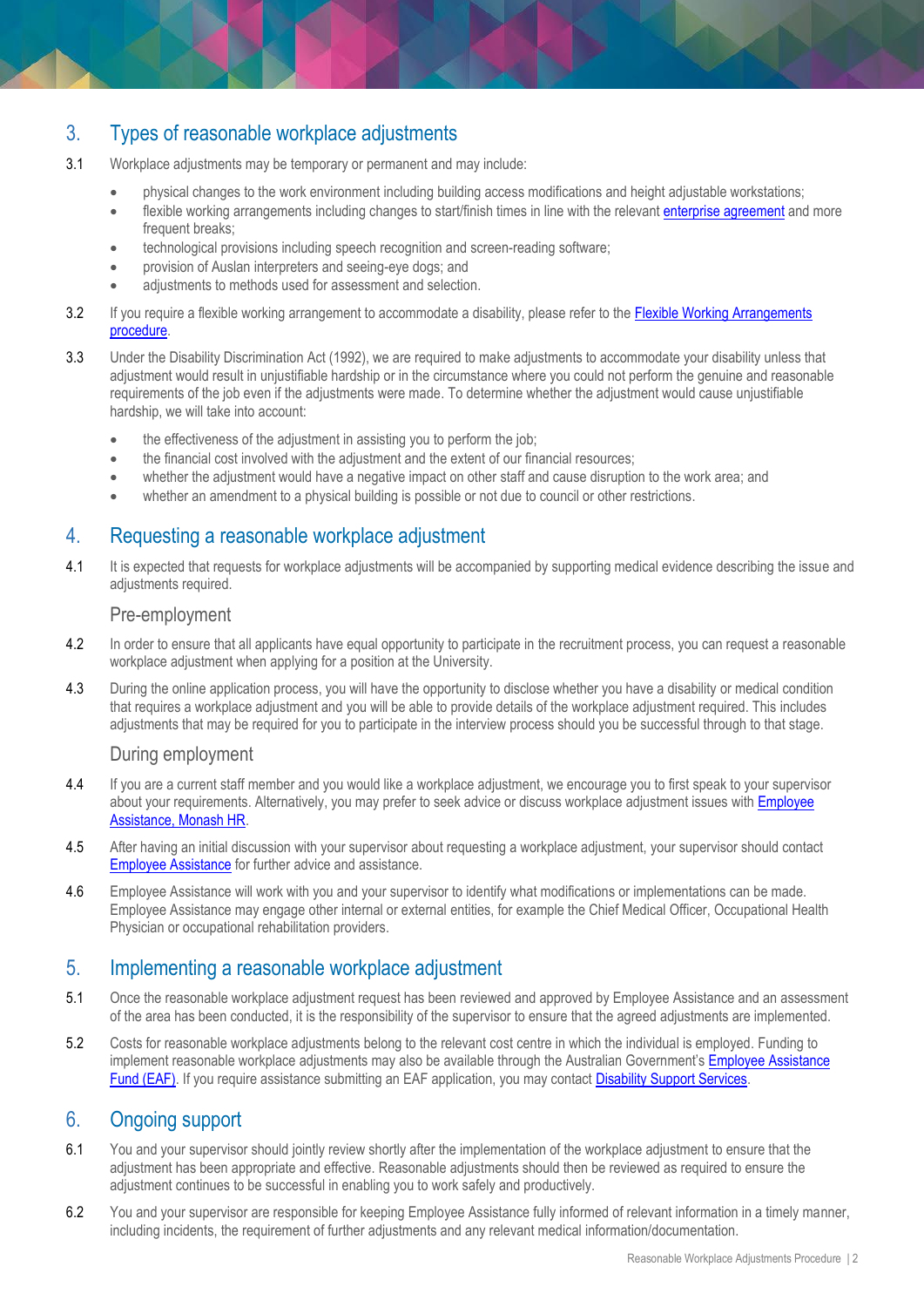6.3 Th[e Employee Assistance Program \(EAP\)](https://www.monash.edu/__data/assets/pdf_file/0011/797456/Employee-assistance.pdf) is a professional counselling service available to all staff and their immediate family members. The service offers confidential, short-term support for a variety of work-related and personal problems that may be affecting you at work or at home. You can arrange to speak with a counsellor over the phone or make an appointment to see a consultant for a face-to-face session. An after-hours messaging service operates at all other times. You can access up to six sessions for each issue you require assistance for. If you decide to access the Employee Assistance Program, your details will not be passed on to anyone at Monash University. In addition, you can refer to th[e Mental Health Procedure](https://publicpolicydms.monash.edu/Monash/documents/1942903) for further guidance and information on the support available.

## 7. Grievances

7.1 Any grievances arising from discrimination or harassment on the grounds of disability should be resolved promptly and fairly using our [Resolution of Unacceptable Behaviour and Discrimination](https://publicpolicydms.monash.edu/Monash/documents/1935718) procedure.

## 8. Breach of procedure

8.1 We treat any breach of our policies or procedures seriously. We encourage reporting of concerns about non-compliance and manage compliance in accordance with the applicable Enterprise Agreement or contract terms.

## **DEFINITIONS**

<span id="page-2-0"></span>

| <b>Disability</b>                                 | The Disability Discrimination Act (1992) defines disability as:                                                                                                                                                                                                                                                                                                                                                                                                                                                                                                                                                                                                                                                                                                                       |
|---------------------------------------------------|---------------------------------------------------------------------------------------------------------------------------------------------------------------------------------------------------------------------------------------------------------------------------------------------------------------------------------------------------------------------------------------------------------------------------------------------------------------------------------------------------------------------------------------------------------------------------------------------------------------------------------------------------------------------------------------------------------------------------------------------------------------------------------------|
|                                                   | total or partial loss of the person's bodily or mental function<br>$\bullet$<br>total or partial loss of a part of the body<br>$\bullet$<br>the presence in the body of organisms causing disease or illness<br>$\bullet$<br>the presence in the body of organisms capable of causing disease or illness<br>$\bullet$<br>the malfunction, malformation or disfigurement of a part of the person's body<br>$\bullet$<br>a disorder or malfunction that results in the person learning differently from a person without the<br>$\bullet$<br>disorder or malfunction<br>a disorder, illness or disease that affects a person's thought processes, perception of reality,<br>$\bullet$<br>emotions or judgment or that results in disturbed behavior;<br>and includes a disability that: |
|                                                   | presently exists; or<br>$\bullet$<br>previously existed but no longer exists; or<br>$\bullet$<br>may exist in the future (including because of a genetic predisposition to that disability); or<br>$\bullet$<br>is imputed to a person.<br>$\bullet$<br>To avoid doubt, a disability that is otherwise covered by this definition includes behaviour that is a<br>symptom or manifestation of the disability.                                                                                                                                                                                                                                                                                                                                                                         |
| <b>Employee Assistance Fund</b><br>(EAF)          | The Australian Government provides financial help to eligible people with disability and mental health<br>condition and employers to buy work related modifications and services. The EAF is available to people<br>with disability who are about to start a job or who are currently working, as well as people who need<br>help to find and prepare for a job.                                                                                                                                                                                                                                                                                                                                                                                                                      |
| Inherent (genuine and<br>reasonable) requirements | The essential activities of the job: the core duties that must be carried out in order to fulfill the purpose<br>of a position. The inherent requirements of a job are:<br>the fundamental tasks that define a job or category of jobs and that must be carried out in order to<br>$\bullet$<br>get the job done;<br>not all of the requirements of a job; and<br>$\bullet$<br>about achieving results rather than the means for achieving a result.<br>$\bullet$                                                                                                                                                                                                                                                                                                                     |